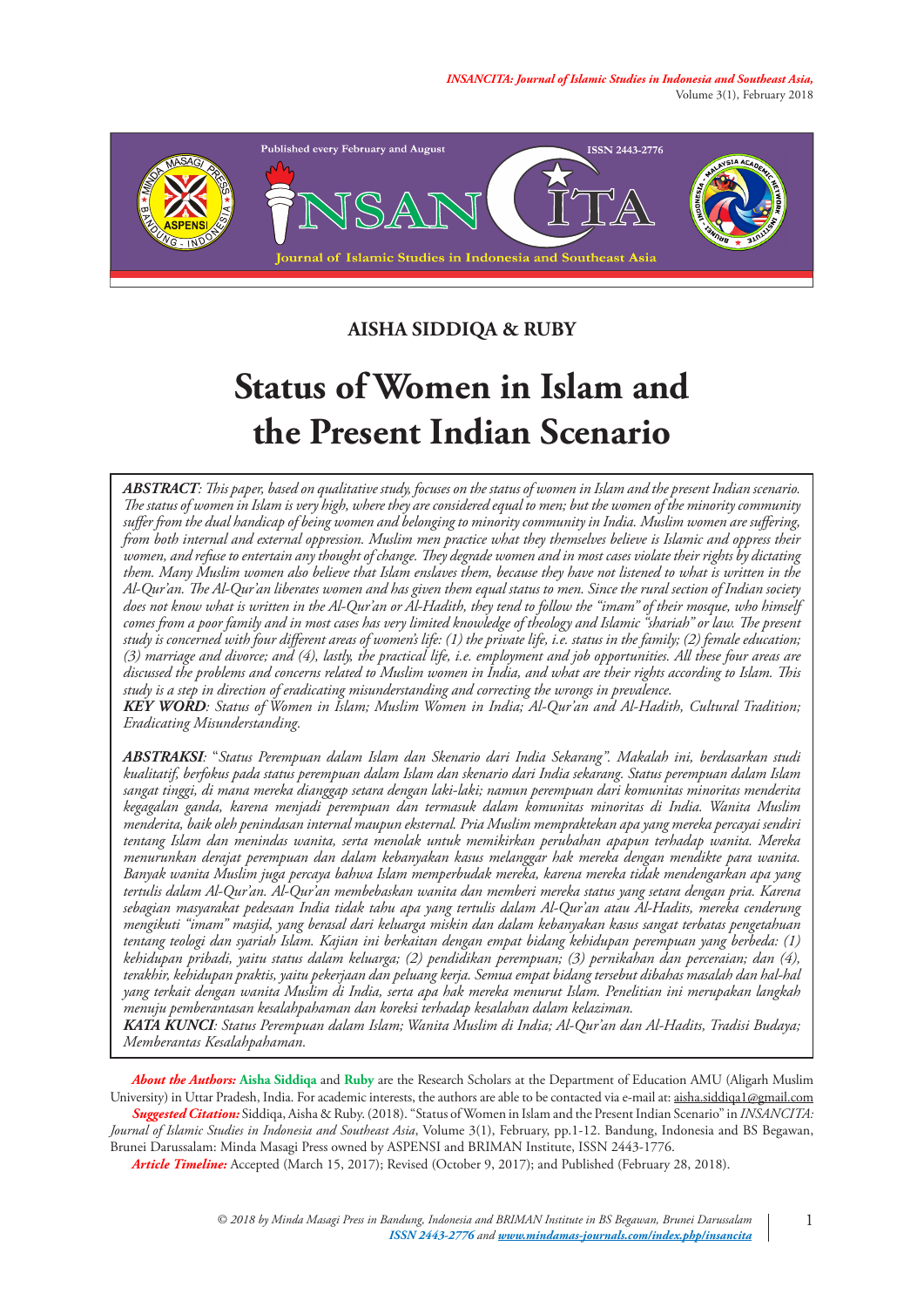## **INTRODUCTION**

Islam preaches and advocates equality for both men and women. There is no place for prejudice or any sort of discrimination on either basis, caste, creed or gender. However, it is a highly misunderstood religion and has become a target of all sorts of criticism, including the discriminatory approach towards women. Only those who know little about Islam are the ones passing judgement about the status of women under Islam (al-Qaradawy, 1998; Bano, 2003; and Galloway, 2014).

There is no discrimination for women under Islam in any area, whether it is household matters, social affairs, marital affairs, academic discipline, or even inheritance of property. A lesser known fact about women in Islam is that they enjoy the right to solicit, reject, and even abandon their husband as per their choice (Badawi, 1971; and Mutahhari, 1990).

This article, based on the qualitative study and gender approach in the context of Islam in Indian society (Cozby, 2009; Creswell, 2009; and Galloway, 2014), tries to analysis the status, positions, and roles of women in Islam pertaining many aspects of *Muslimah* (Islamic mowen) and its world in Indian context, such as: role in a family; marriage and divorce; maintenance; inheritance; education; and employment matters.

#### **FINDINGS AND DISCUSSION**

*Role in a Family.* It is pertaining the daughter, wife, and mother in Islam. The explanation about them are following here.

*First,* **Daughter.** During the pre-Islamic Arabia, the birth of a daughter was considered a matter of shame and disgrace; and in many cases, parents killed

them or buried them alive (Sulaimani, 1986; and Shehadeh & Maait, 2011). Our Prophet, Muhammad SAW (*Salallahu Alaihi Wassalam* or peace be upon him) has given instructions that those who have the same regards for daughters as they have for sons will be rewarded by God on the Day of Judgement. Abu Saeed related that the Prophet Muhammad SAW said, by citing Abu Dawood and Tirmizi, "*Whoever brought up three daughters and treated them well, Heaven is for him*" (cited in Umari, 2001).

When the daughter attains the age of maturity, she has the right to choose her own spouse, and not the parents. The Prophet Muhammad SAW has said that a woman should not be married without her own authority and consent. However, after that, it is considered more appropriate that marriage with the chosen spouse should be solemnized by her parents or guardians (Badawi, 1971; and Ahmed, 2015).

In Indian society, the birth of a male child is preferred over a female child. It has been observed that female children are usually neglected and prejudiced, when compared by their parents to male children (Sekher & Hatti, 2005). At present, people like to hide the fact that they are actually disappointed over the birth if a daughter, because nobody wants to be known as a backward person. But, if the reactions of the people are observed when a daughter is born, then, we will find that the full-fledged celebrations that accompany the birth of a son are conspicuously absent (*cf* Jain, 1988; Sekher & Hatti, 2005; and Harris, 2009).

*Second*, **Wife.** A woman possesses an independent entity of her own in Islam and even after *nikah* or marriage, neither her personality gets dissolved in the personality of her husband, nor does she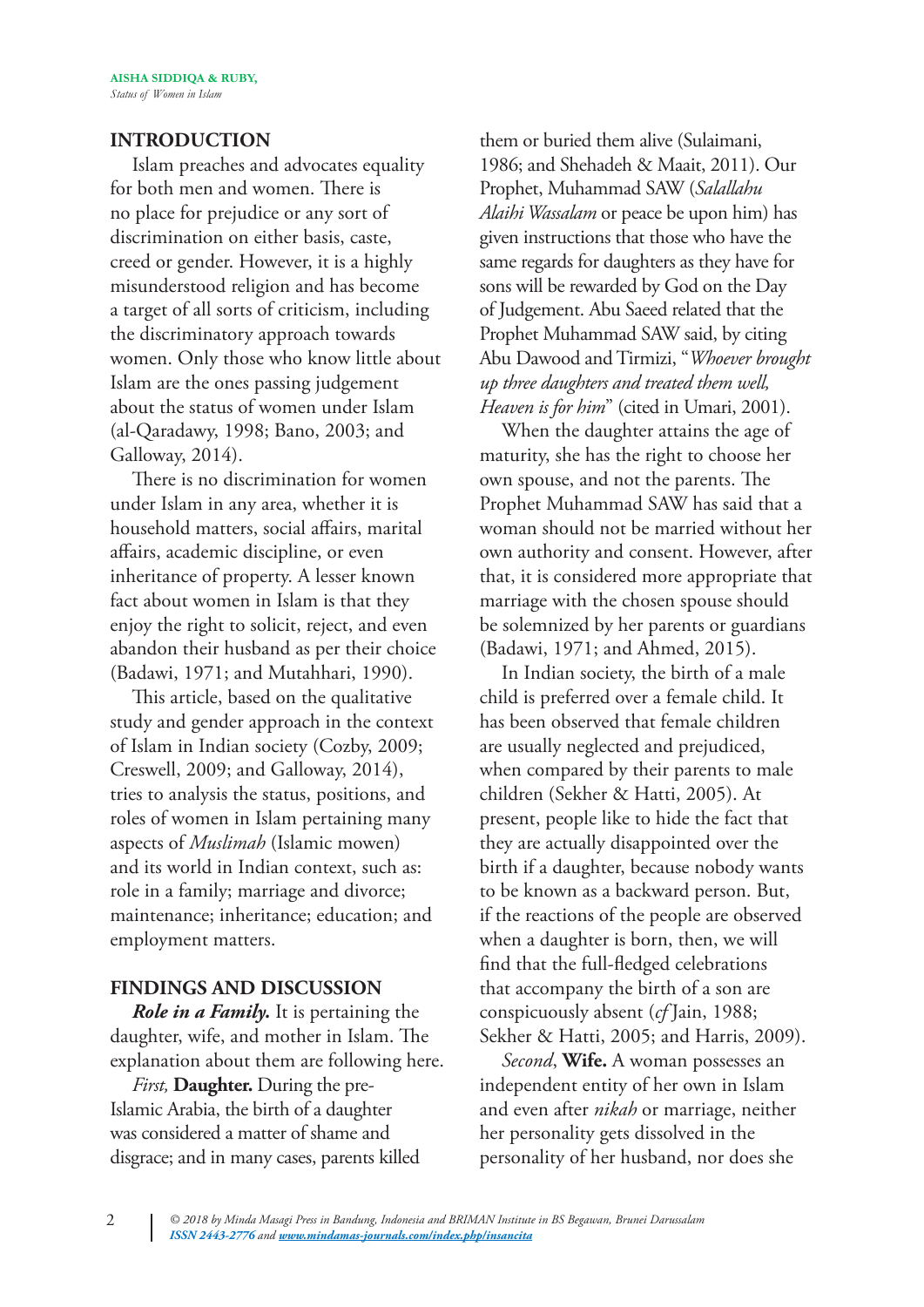become his servant. Though she holds some new responsibilities after marriage, she also becomes owner of some new rights at the same time. The way she cannot refuse her responsibilities, the same way her rights cannot be taken away from her (Umari, 2001; Nasir, 2009; and Arikewuyo, 2016).

It is obligatory for a man to perform these rights of his wife. While accepting the superiority of man in domestic life, women gain and enjoy the rights of maintenance, allowance, residence, education and training, and several other rights. If the man falls short of performing these rights, she can secure them through the law (Badawi, 1971; and Umari, 2001).

Despite being a recipient of a number of advantages after marriage, Muslim women in India are confined in the household and are treated no more like servants. In most cases, men don't fulfil their duties and responsibilities they have over their wives; and, therefore, end up committing atrocities against women. Women are supposed to be the perfect daughter in law; otherwise, they are subject to snide comments and violence (Jain, 1988; and Khan, 2008).

*Third,* **Mother.** God has commanded each and every individual to hold his/ her parents in the highest esteem, both of them or whosoever might be living, when the individuals have grown to maturity (Gil'adi, 1992). A mother has been assigned the highest rank in Islam so much, so that the Prophet Muhammad SAW (*Salallahu Alaihi Wassalam* or peace be upon him) said, may Allah's peace and blessings be upon him: "*Your Heaven lies under the feet of your mother*" (cited in Farooq, 2013).

In the verses of the holy *Al-Qur'an*,

firstly there is a general command to honour and respect the parents, but then particular attention has been drawn to the rights of the mother, because she has borne greater suffering for the sake of her children. Hence, her rights have more priority over others rights (*cf* Bano, 2003; El-Hadary, 2008; and Abbasi, 2009).

For all the works of upbringing a child, like feeding, nursing, education, and training, the mother and father participate equally. But, it is only the mother who has to bear the pains of pregnancy and delivery individually. She has to suffer the pains for nine long months, to give birth after a long struggle, and she feeds her child out of her own blood; and also leads a life of full care and strict precautions in all these stages, which is not at all an easy task. The father does not have to undertake such hardships and, therefore, the benevolence and favours on mothers are far greater than those of the father (Badawi, 1971; and Umari, 2001).

As a mother, a woman has to play a number of roles, but being a Muslim woman in India, she has been given the responsibility of the entire household, her husband, her in-laws, and her children. In some cases, men do not participate in household activities and especially in raising children, because consider it to be the responsibility of the mother only; which is not true in the Islamic context, where both mother and the father have to participate equally (Jain, 1988; Bano, 2003; and Hays, 2008).

*Marriage and Divorce.* Islam recommends marriage, because it helps men and women to lead a life of chastity that is, it secures them from promiscuous sexual indulgence. It also prevents the formation of secret sex relations. These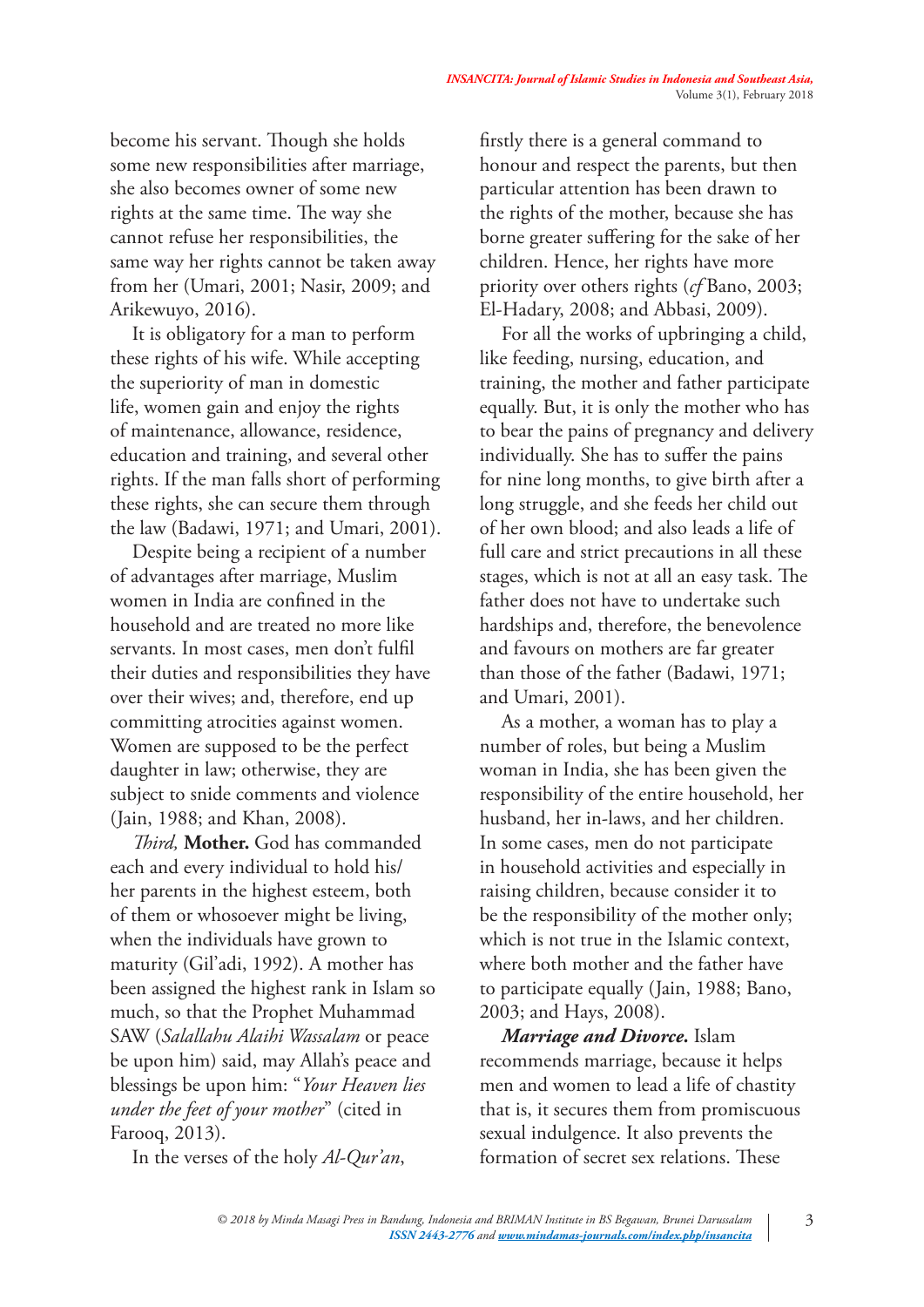values are the cornerstones of marriage and Islam's conception of women's rights in marriage flows logically from them (Offenhauer, 2005; and Abbasi, 2009).

Marriage in Islam is considered as an important and sacred union between a man and woman that fulfils half of one's religious obligations (Bano, 2003; and Devi, 2015). A well-known passage in the *Al-Qur'an* (30:21) discusses marriage, as follows:

Among His signs is that He created for you spouses from yourselves, so that you might find repose with them. And He has placed between you affection and mercy. In that there are certainly signs for people who reflect (cited in Naseef, 1999).

Marriage in Islam, according to *Al-Qur'an* (4:1) and *Al-Qur'an* (7:189), is often referred to describing the love and mutual rights that exist between men and women (cited in al-Hibri, 1997). Also, there is a strong emphasis on mutual love and respect between a husband and wife. Men are also specifically commanded to treat their wives with kindness and respect (Badawi, 1971; and al-Hibri, 1997). The Prophet Muhammad SAW (*Salallahu Alaihi Wassalam* or peace be upon him), according to Abu Dawoud, was reported to have said: "*The most perfect in faith amongst believers is he who is best in manners and kindest to his wife*" (cited in Beekun, 2014).

Marriage is also viewed as an act of worship to God or Allah. Islam views emotional and sexual expression between a husband and wife as a form of worship. Sexual relations are not solely for procreation, but are viewed as a way for a couple to connect, strengthen their relationship, and help relieve everyday stresses. As a result, celibacy is forbidden

for men or women, even if either happens to be an Islamic scholar or religious leader, such as *Shaykh*, *Imam*, etc. (al-Ati, 1997). Fidelity is also highly stressed in Islam, based on *Al-Qur'an*, 25:68 (cited in Reynolds ed., 2008). Spouses are expected to be loyal and faithful to one another, and seek emotional and sexual pleasure within the bonds of marriage (al-Ati, 1997; Reynolds ed., 2008; and Nasir, 2009).

It has been mentioned in various sections of the holy *Al-Qur'an*, how women are supposed to be treated after marriage, but Indian Muslim men fail to follow these messages (al-Qaradawy, 1998). If we take a keen look, we will find that in most of the poor Muslim families, men are addicted to liquor. There is regular wife-beating and harassment of women because of this. This phenomenon, however, is not only confined to Muslim women as violence against women exists in the whole country (Jain, 1988; Hajjar, 2004; and Ennaji & Sadiq, 2011).

*First,* **Marriage.** There are certain requirements for marriage in Islam. Firstly, a couple must mutually consent to the marriage, i.e. there should be a free choice given to both men and women. A clear proposal and acceptance is an important requirement. Secondly, a woman must have a legal guardian present during the process of marriage. And, lastly, there are no requirements regarding who can propose marriage (Badawi, 1971; and Mallik, 2008).

One historical event, which reflects this principle, is the proposal of Khadija binti Khuwaylid to Prophet Muhammad SAW (*Salallahu Alaihi Wassalam* or peace be upon him). Khadija was the Prophet Muhammad's employer, and through working with him, she grew to respect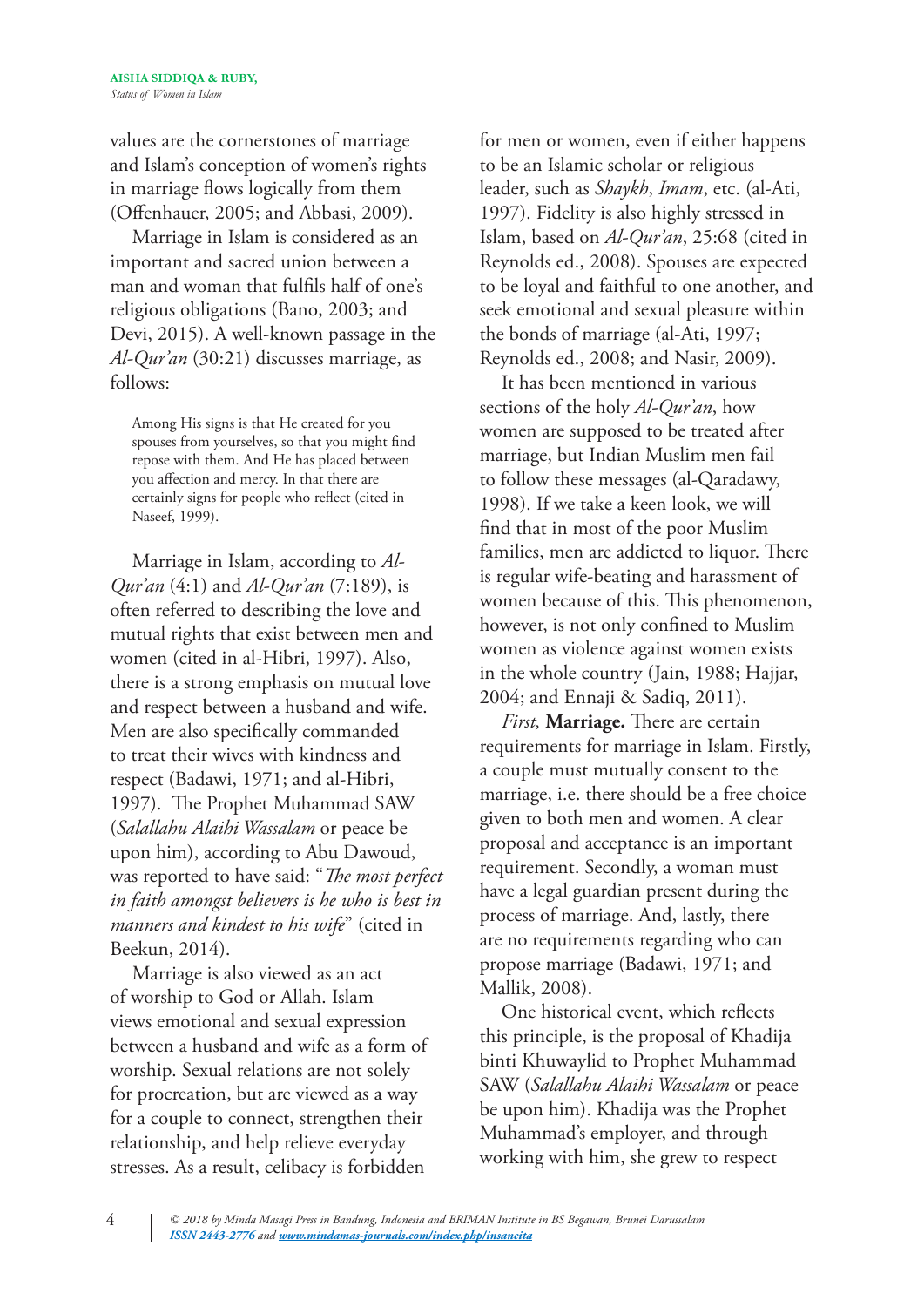his honesty and integrity, and proposed marriage to him. She was 15 years older than the Prophet Muhammad, and in a much better financial position at the time of the proposal. He accepted her proposal and their marriage is known for the love and compassion they had for one another (Lings, 1983; and al-Jibouri, 2017).

This instance tells us that Muslim men and women have the ability to marry whomever they choose, and also throws light upon the fact that marriages arranged without the consent or involvement of Muslim women is completely contrary to the Islamic tradition (Lings, 1983; and Nasir, 2009).

A lot of these marriage requirements are not fulfilled in India. As we know, there is a common practice of child marriage in Muslim families. Most of the girls are married immediately after reaching the age of puberty. It has also been observed that girls aren't given higher education, because of the fear that acquiring education would mean postponement of marriage or no marriage at all (Jain, 1988; Desai & Andrist, 2010; and Raj *et al*., 2010).

The fact that a woman's consent, an essential requirement of marriage in Islam, is the most neglected one. Whether its child marriage or not, women in most parts of the country are married off without their consent. There are cases where minor girls are married to elderly men against their will or sold off for money. In some situations, it is found that not only the girls consent isn't taken, but it is regarded as scandalous if she expresses her preference for a man (Turner, 2013; and Mtshali, 2014).

Once a girl approached the Prophet Muhammad SAW stating that her father had forced her into marriage. The Prophet

Muhammad SAW gave her the choice to either accept the marriage or invalidate it immediately, due to the duress involved (Dhorat, 1996; and Welchman, 2007). This instance highlights the importance of a woman's consent in marriage. It is seen that Islam provides many rights to women regarding marital issues, but cultural traditions in India greatly influence the proposal and acceptance process beyond the Islamic requirements, and end up directly contradicting the Islamic practices (Galloway, 2014).

Women are also entitled to a dowry (*mahr*) that is negotiated at the same time as the marriage contract. This dowry is specifically a gift for the bride, which shows love and devotion to her. The *mahr* is the dowry given to the bride at the time of marriage, before consummation takes place. Since it is a gift, she is not required to share this dowry and is free to do what she wishes with it. The dowry gift is often shaped by cultural traditions, since there are no requirements regarding the type of gift that has to be given (Imam, Fijabi & Akilu-Atta, 2005; and Devi, 2015).

In some cultures, cash payments are encouraged; while others traditionally give one of the groom's family heirlooms to the bride. The families involved usually discuss the dowry amount and their individual expectations. At times, the bride is also asked her opinion to make sure she receives a gift she enjoys (Badawi, 1971; and Monger, 2004).

In our society, it is found that Muslim men while fixing up the dowry at the time of marriage fix them up at a very low rate and in most of the cases don't have the intention of paying it unless it comes to the question of divorce, which is obviously un-Islamic. Also because of the influence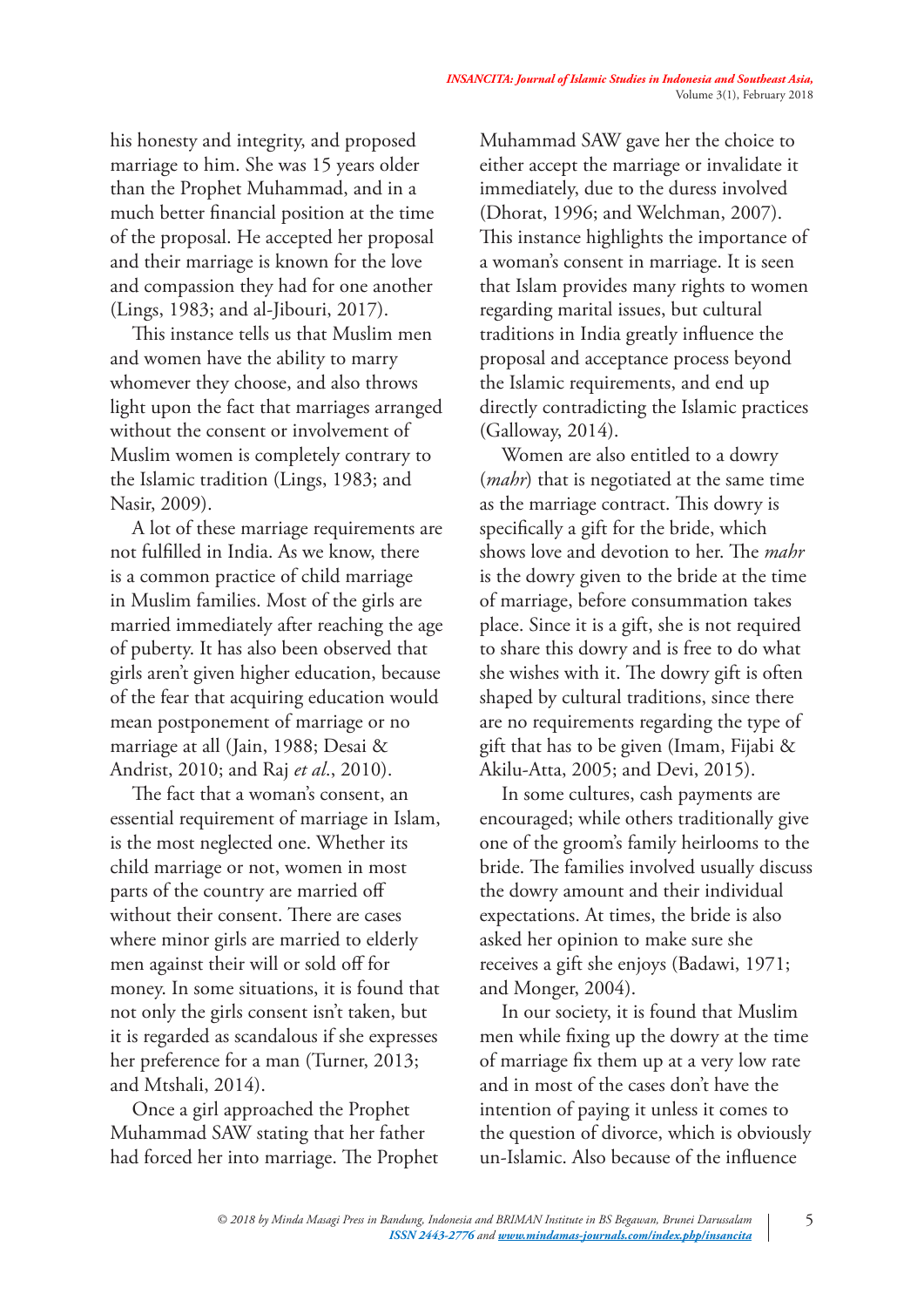of Hinduism, the practice of claiming *mahr* from the husband has become a disgrace; and when they do claim it, they receive only a paltry amount (*cf* Jain, 1988; Arens, 2011; and Devi, 2015).

*Second*, **Divorce.** Divorce existed before Islam, but the advent of Islam, the divorce process became much more favourable to women, because her property is not divided. Whatever a woman earns or is given before and during the course of the marriage remains her property, if the marriage ends. In this way, women are protected from men taking advantage of their property or wealth through marriage. On the other hand, the man's property is divided if a divorce has to take place according to the couple's marriage contract. A woman is entitled to complete support and maintenance from her former husband if needed, according to *Al-Qur'an*, 2:231 (cited in al-Hibri, 2001).

Islam also instituted a three-month waiting period for women called *iddah*, after the announcement of divorce. During this three-month period, women are not permitted to re-marry, according to *Al-Quran,* 2:228 (cited in Mohammadi, Amirkhanloo & Mohammadi, 2013). The basic reason for *iddah* is to know whether the woman was pregnant before she remarried, so the proper father could be ascertained. This also helps in determining the child's identity and lineage (Badawi, 1971; and Mohammadi, Amirkhanloo & Mohammadi, 2013). Also the couple is allowed to attempt reconciliation during the waiting period, based on *Al-Qur'an*, 2:228 (cited in Mubarak, 2014).

It is also important to keep in mind that although divorce is permitted in Islam, it is not encouraged. The Prophet Muhammad SAW (*Salallahu* 

*Alaihi Wassalam* or peace be upon him), according to Abu Dawoud, stated of all the permitted acts divorce is most displeasing to God or Allah (cited in Ali, 2013). The *Al-Qur'an* further states, as following here:

Live with them (your wives) on a footing of kindness and equity. If you dislike them it may be that you dislike something in which Allah has placed a great deal of good (cited in Ali, 2013).

For Muslims, divorce is viewed as a last result, and many Muslims seek counselling and extensive assistance to avoid it. If someone wants to carry out a divorce, it is likely been a very long and difficult personal decision (Kamarudin, 1993; and Abbasi, 2009).

Among Indian Muslim women, divorce is something which is rare, because evidence shows that it is socially disapproved among most groups, and results in loss of social prestige not only for the parties involved, but for the families as well (Jain, 1988; and Khan, 2008).

*Maintenance*. It is the duty of the husband to spend money for the maintenance of his wife and family. However, it must also be noted that the holy *Al-Qur'an* did not lay down any specific amount for this purpose; nor has our Prophet Muhammad SAW (*Salallahu Alaihi Wassalam* or peace be upon him) said anything about it (cited in Elsaman & Arafa, 2012).

According to S. Abul A'la Maududi (1983), as cited also by Muhammad Zaheer Abbas & Shamreeza Riaz (2013), husbands have been considered the protectors and maintainers of their wives for certain specific reasons (Maududi, 1983; and Abbas & Riaz, 2013). In any social structure, there must be someone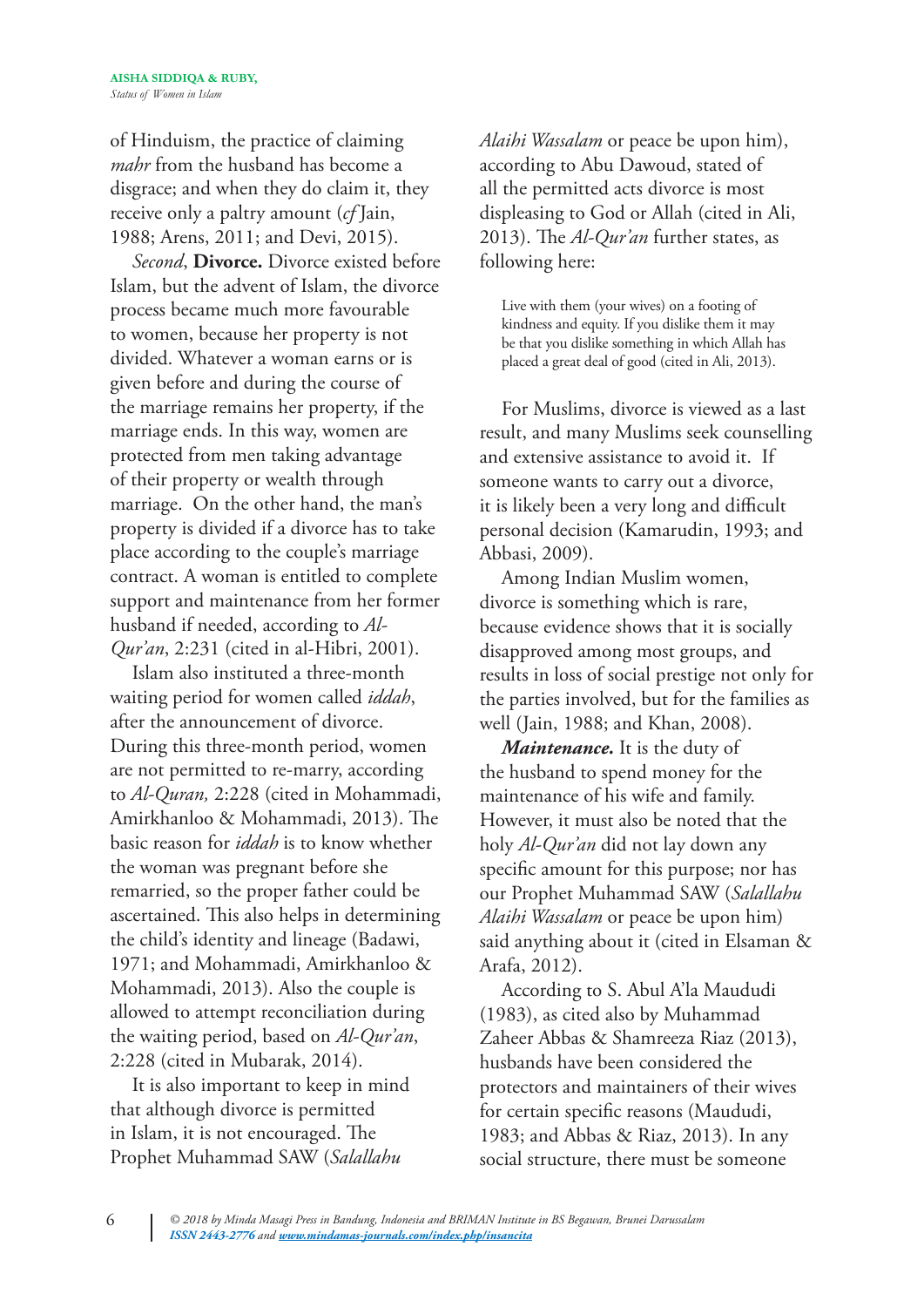who should be able to organize and manage it. In a family structure, it is the husband who has been assigned this responsibility. They are supposed to deal with their wives with affection and respect. God has said that if anyone of you does not like your wife, even then you must be kind to her and deal with her with equity, because it is possible that you dislike her and God might bring a lot of good to you through her (*cf* Maududi, 1983; Stefon ed., 2010; and Abbas & Riaz, 2013).

The rights and duties of husband and wife are absolutely essential, and should be exercised with moderation and must not exceed the limit under any circumstances. According to some jurists, a husband has no right to force his wife to do household work (Badawi, 1971; and Maududi, 2009). She has no obligation for such work as it is not required by the legal contract. Housework is only recommended for the happiness of the family and for perpetuation of family (Abbasi, 2009; and Maududi, 2009).

In Indian Muslims, sometimes, women have to become the head of the house, because their husbands are either lazy or irresponsible. Women in such situations have to take charge to earn money for their family and take care of the house as well. It has been found that the women of high income families are mostly confined to domestic work, and women of low income families have to supplement the families' income by working for wages (Jain, 1988; and Aggarwal, 2017).

*Inheritance*. Allah, the Exalted, stated in the glorious *Al-Qur'an* (4:11) that Allah commands you as regards to your children's (inheritance); to the male, a portion equal to that of two females (cited in Maududi, 1983; and Kounsar,

2017). The general rule is that the female share is half the males. This rule if taken in isolation concerning men and women may seem unfair. If we want to understand the reason behind this rule, we must take into account the fact that the financial obligations of men in Islam far exceed those of women (Nasir, 2009; and Kounsar, 2017).

Women in Islam receive assets mainly from three sources: inheritance, *mahr* or dowry, and maintenance (Abbasi, 2009; and Arikewuyo, 2016). On the other hand, male receives double on first source inheritance but then, after marriage, they need to give *mahr* (dowry) to and maintenance to their wives, and then their own children. This gift (*mahr*) is solely considered her property and neither the groom nor the bride's family have any share in it, and it remains hers even if she is later divorced. The bride has no such obligations towards the groom (Devi, 2015; and Arikewuyo, 2016).

This shows that there is an assurance of economic security from the husband towards wife. Moreover, the Muslim husband is also charged with the responsibility of the maintenance of his wife and children. The wife's property and earnings are under her full control, because maintenance of children isn't her responsibility. No matter how much money the wife has, she should not act as a co-provider for the family, unless she herself voluntarily chooses to do so (Badawi, 1971; Devi, 2015; and Arikewuyo, 2016).

Women are financially secure and provided for in all phases of their lives. If she is a wife, her husband is the provider; if she is a mother, it is her son; if she is a daughter, it is her father; if she is a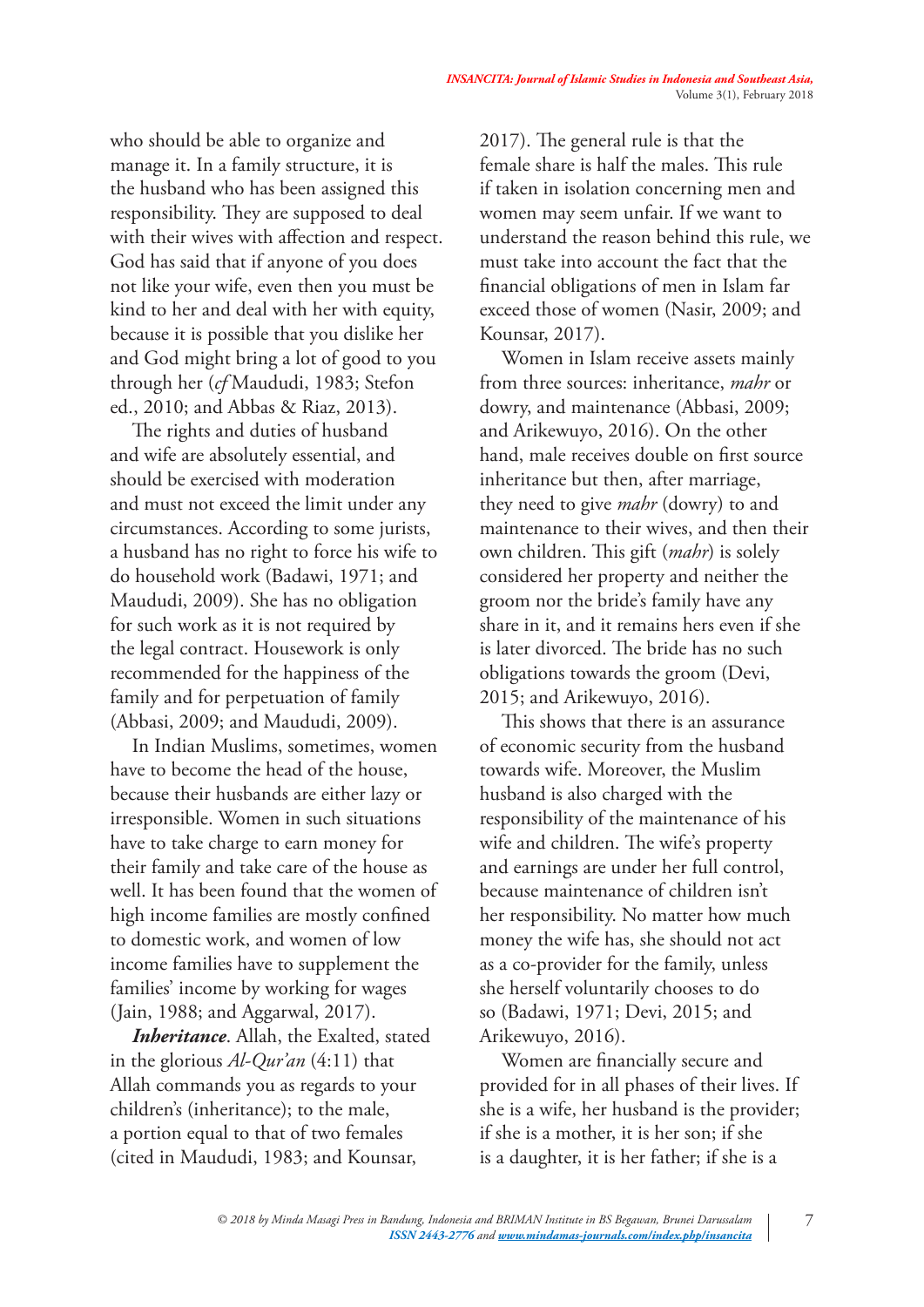sister; it is her brother, and so on. In this circumstances if the female isn't given any inheritance, it would be unjust to her because she is related to the deceased. Likewise, if equal share to the man is given to her, then it would be unjust to him. So, to avoid doing injustice to either side, Islam has given the man a larger portion of the inherited property to help him, in order to meet his family needs and social responsibilities. At the same time, Islam has not completely neglected her, but has given her a portion to satisfy her personal needs, which indicates that Islam in this respect is being more kind to her than to him (Brand, 1998; Devi, 2015; and Arikewuyo, 2016).

Muslim women in India are not allowed to enjoy their rights of inheritance and even when they demand their share, only a pittance is given to them. Many a times they are not even aware of a right of a share in the husband's property and even if they do, they don't know the exact amount of that share (Jain, 1988; and Singh, 2013). It has also been observed that the brothers deny giving their share of property after the father's death and the women are unwilling to pressurise them or take any legal action against them in order to get their share in the father's property (Singh, 2013).

*Education*. A basic principle in Islam is that when a commandment is revealed, even if the masculine form of word is used the female gender, is also included in this commandment. If this principle is rejected then the basic pillars of Islam, such as prayer, fasting, pilgrimage, and alms-due will have no importance for women. So, God Almighty and the Holy Prophets (blessings and peace be upon him) use the masculine form of sentence

to describe the commandments, which women are also bound to act and follow them (Maududi, 1983).

If the doors of acquiring knowledge are closed for women or unjustified restrictions are imposed upon this acquisition, which religion will they follow? How will they know the nature of the verses that have been revealed to them? How will they know what Allah Almighty wished them to know through the Holy Prophets (blessings and peace be upon him)? How are they to teach the fundamentals of the Islam to their children, if they have no knowledge of it themselves?

It is clear from the holy *Al-Qur'an* and *Al-Hadiths* (words and deeds of Prophet Muhammad) that the acquisition of knowledge is obligatory for women, the same way as in the case of men. The Prophet Muhammad SAW (*Salallahu Alaihi Wassalam* or peace be upon him) also shows that he himself made special arrangements for the education and training of women (Badawi, 1971; Lings, 1983; Maududi, 1983; and Abbasi, 2009).

Among Indian Muslim women, it has been found that although there is no hostility towards female education, but there is objection to higher education. But the situation is not so favourable in rural India, where girls aren't allowed to attain even basic education, because they have to take care of the house. Religious education imparted to them has no effect on their acquisition as they only memorize the Arabic text of the holy *Al-Qur'an*, without fully understanding the meaning of the verses. So, the basic religious education which could discipline the mind and sharpen the understanding of religious percept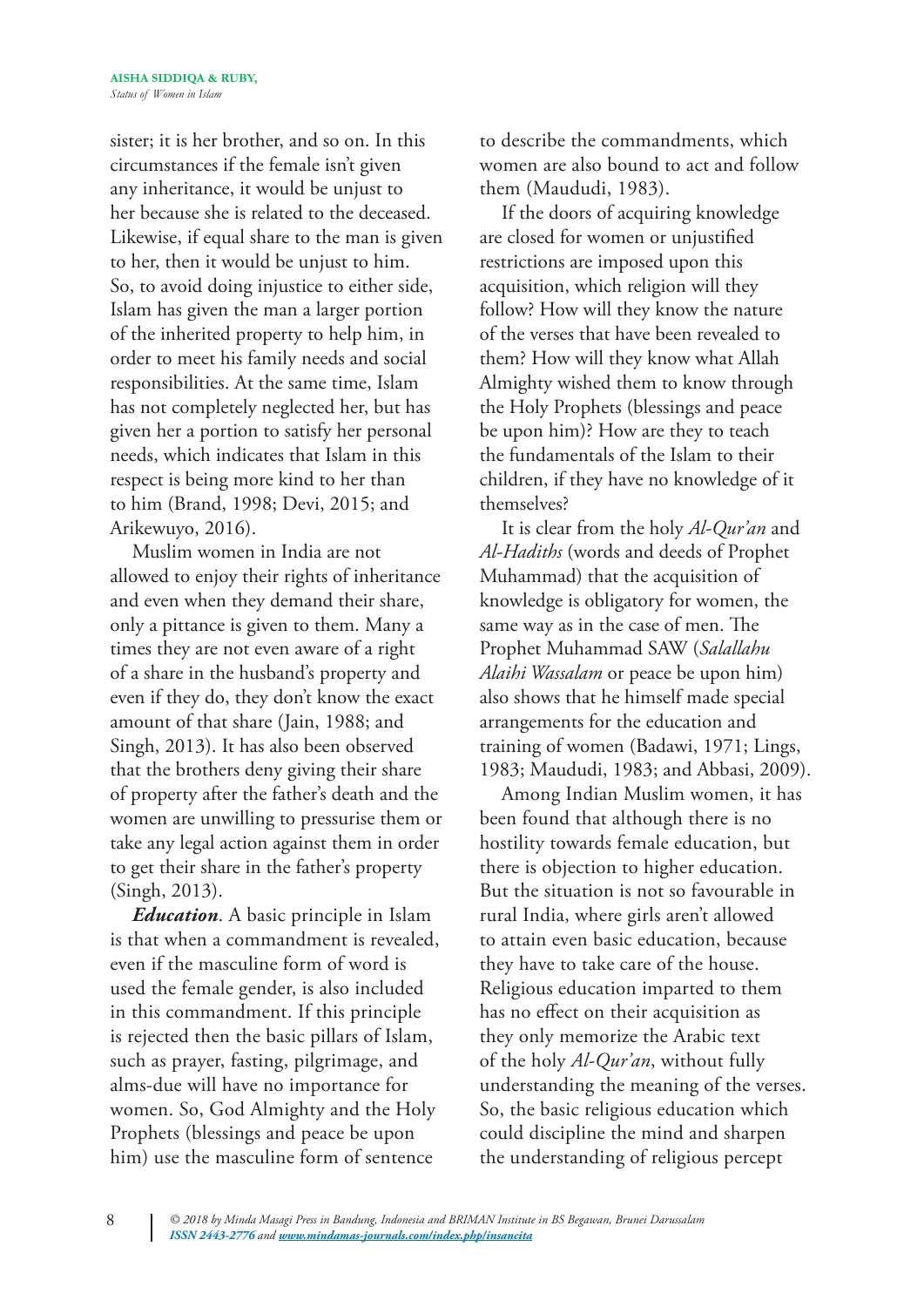remains neglected for the girl child (Jain, 1988; Ali, 2000; and Galloway, 2014).

Even though it is recognized that education of women is essential for raising the status of women in India, nothing worthwhile has been done in our country. Inspite of the efforts made by the government to improve the enrolment of girl and provision of adult education for women, their educational status remains far from satisfactory (*cf* Ali, 2000; Parveen, 2008; Nasir, 2009; and Galloway, 2014).

*Employment*. In the early history of Islam, examples of notable female Muslims who fought during the Muslim conquests and civil wars as soldiers or generals included Nusaybah binti Ka'ab a.k.a. Umm Amarah, Aisha, Kahula, and Wafeira. Khadijah, the Prophet Muhammad SAW (*Salallahu Alaihi Wassalam* or peace be upon him)'s first wife, a merchant before and after converting to Islam, indicates that Muslim women may undertake employment outside their homes (Lings, 1983; Maududi, 1983; Abbasi, 2009; and Nasir, 2009).

Women are allowed to work in Islam, but they have to follow certain conditions, such as if a woman is in financial need and her employment does not cause her to neglect her duties, such as playing the role as a mother and wife. It has been claimed that it is the responsibility of the Muslim community to organize work for women, so that she can do so in a Muslim cultural atmosphere, where her rights are respected. The Islamic law, however, permits women to work in Islamic conditions, such as the work not requiring the woman to violate Islamic law, and that she maintain her modesty, while she performs any work outside her

home (Badawi, 1971; al-Qaradawy, 1998; Brand, 1998; and Nasir, 2009).

As we can see today, among Indian Muslims, women and girls are freely entering professions and in different jobs, but these educated women suffer from gender inequality and exploitation at the hands of the employers; and in some situations, they have to sacrifice even the limited opportunities before them. It has also been found that most women who are working outside their homes as doctors, teachers or clerks, their families who send them such as parents/husbands want them to have little interaction with men at the place of work. Since the Muslim community as a whole is a backward community, both central and state governments will have to make special efforts to see that the right due to them must not be ignored (Jain, 1988; al-Qaradawy, 1998; Parveen, 2008; Nasir, 2009; and Galloway, 2014).

#### **CONCLUSION**

It is obvious from the above discussion that there is a wide disparity between the status of women in Islam, as determined in the holy *Al-Qur'an* on one hand, and the actual conditions of Muslim women in our country, India, on the other. First of all, the government must fulfil the constitutional obligations of free and compulsory education to all boys and girls. Both the central and state governments must cooperate to raise the educational standards and status of women.

The Muslim organisations must prepare books for teaching the religious education in Islam in different stages of schools and colleges. Their readings must be made compulsory for both boys and girls. It will be a pity of the younger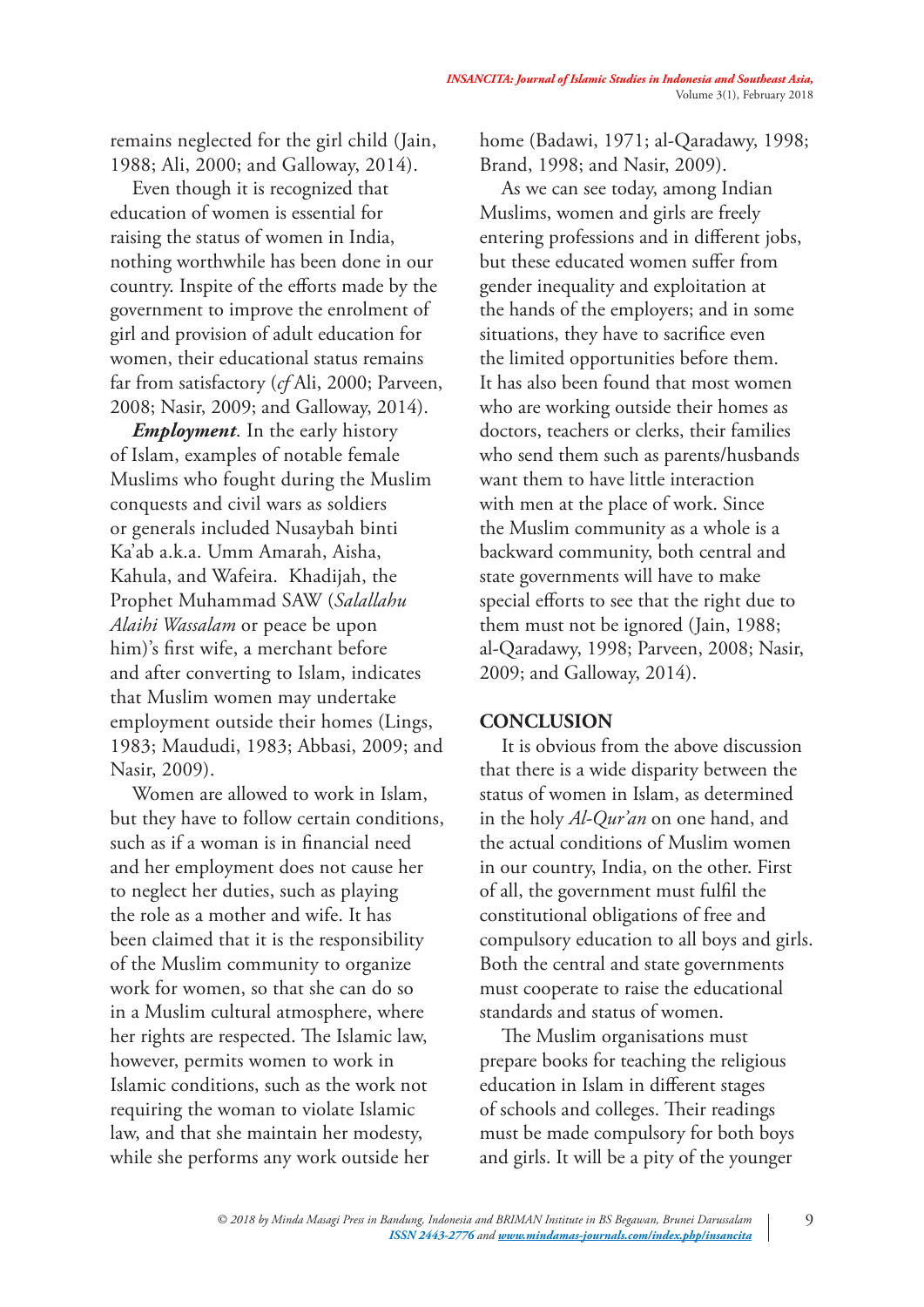Muslim generation is not encouraged to learn about Islam, and more than simply reading the holy *Al-Qur'an* in Arabic language, but also understanding its meaning. In a secular country like ours, every religion should be given a right to train their boys and girls at various levels of education.<sup>1</sup>

# **References**

- Abbas, Muhammad Zaheer & Shamreeza Riaz. (2013). "Diversity of Interpretations Regarding *Qawwam* in Islamic Thought with Special Reference to *Surah* An-Nisa" in *Pakistan Journal of Islamic Research*, Vol.11. Available online also at: http://iri.aiou. edu.pk/indexing/wp-content/uploads [accessed in Aligarh, India: October 9, 2017].
- Abbasi, R.A. (2009). "Women and Education in Islam" in *Minhaj-ul-Quran International*. Available online also at: http://www.minhaj.org/english/tid/8535/ Women-Education-in-Islam-article-by-dr-raheeqahmad-rahiq-ahmed-abbasi-nazim-e-aala-mqiminhaj-ul-quran.html [accessed in Aligarh, India: October 9, 2017].
- Aggarwal, Nikieta. (2017). "How Muslim Women Can Divorce Her Husband as Per the Muslim Law". Available online at: https://blog.ipleaders.in/splitaccording-muslim-law/ [accessed in Aligarh, India: October 9, 2017].
- Ahmed, Shaad. (2015). "Hadiths: The Marriage Process in Islam". Available online at: http://www.icna.org/ hadiths-the-marriage-process-in-islam/ [accessed in Aligarh, India: August 31, 2017].
- al-Ati, Hammudah Abd. (1997). *Family Structure in Islam*. USA [United States of America]: American Trust Publications.
- al-Hibri, Azizah. (1997). "Islam, Law, and Custom: Redefining Muslim Women's Rights" in *American University International Law Review*, Vol.12, No.1, pp.1-44.
- al-Hibri, Azizah Yahia. (2001). "Muslim Women's Rights in the Global Village: Challenges and Opportunities" in *Journal of Law and Religion*, Issue of Fall. Available online also at: http://www.cie.ugent.be/CIE2/alhibri1.htm

[accessed in Aligarh, India: October 9, 2017].

- Ali, Azra Asghar. (2000). *The Emergence of Feminism among Indian Muslim Women, 1920-1947*. London: Oxford University Press.
- Ali, Zeanath Shaukat. (2013). *Status and Rights of Women in Islam*. Hyderabad: INDSET [Indian School of Excellence Trust]. Available online also at: http://www.indset.org/books/monograph\_25.pdf [accessed in Aligarh, India: October 9, 2017].
- al-Jibouri, Yasin T. (2017). "Khadijah, Daughter of Khuwaylid, Wife of Prophet Muhammad" in *Ahlul Bayt Digital Islamic Library Project,* on August 23.
- al-Qaradawy, Yusuf. (1998). "The Status of Women in Islam". *An Islamic Article.* Available online also at: http://www.iupui.edu/~msaiupui/qaradawistatus. html [accessed in Aligarh, India: October 9, 2017].
- Arens, A.M.J. (2011). *Women, Land, and Power in Bangladesh: Jhagrapur Revisited*. Amsterdam: Amsterdam University Press. Available online also at: https://pure.uva.nl/ws/files/1321638/92145\_ thesis\_klein.pdf [accessed in Aligarh, India: October 9, 2017].
- Arikewuyo, Abdus-Sami'i Imam. (2016). "Viability of Socio-Economic Insurance Provisions for a Woman in Islam: Focus On Mahr and Nafaqah" in *Journal of Islamic Studies and Culture*, Vol.4, No.1 [June], pp.36-44. Available online also at: http://jiscnet. com/journals/jisc/Vol 4 No 1 June 2016/5.pdf [accessed in Aligarh, India: August 31, 2017].
- Badawi, Jamal. (1971). "The Status of Women in Islam" in *Al-Ittihad*, Vol.8, No.2 [September]. Available online also at: http://www.islamfortoday. com/womensrightsbadawi.htm [accessed in Aligarh, India: October 9, 2017].
- Bano, A. (2003). *Status of Women in Islamic Society*. New Delhi: Anmol Publications Pvt Ltd.
- Beekun, Rafik. (2014). "Positive Quotes from Islam and Elsewhere". Available online at: https:// theislamicworkplace.com/positive-quotes/ [accessed in Aligarh, India: October 9, 2017].
- Brand, Laurie A. (1998). *Women, State, and Political Liberalisation*. New York: Columbia University Press.
- Cozby, P.C. (2009). *Methods in Behavioral Research*. Boston: McGraw-Hill Higher Education, 10<sup>th</sup> edition.
- Creswell, J.W. (2009). *Research Design: Qualitative, Quantitative, and Mixed Methods Approach*. Los Angeles: Sage Publications, Inc., 3rd edition.
- Desai, S. & L. Andrist. (2010). "Gender Scripts and Age at Marriage in India" in *Demography*, Vol.47(3), pp.667-687.
- Devi, Rajni. (2015). "Marriage Patterns of Muslim's with Special Reference to *Mehr* as Women's Property" in *International Journal of Humanities and Social Science Invention*, Vol.4(2), February. Available online also at: http://www.ijhssi.org/

<sup>1</sup> *Statement*: Herewith, we declare that this paper is our own original work; it is not product of plagiarism and not yet also be reviewed as well as be published by other scholarly journals.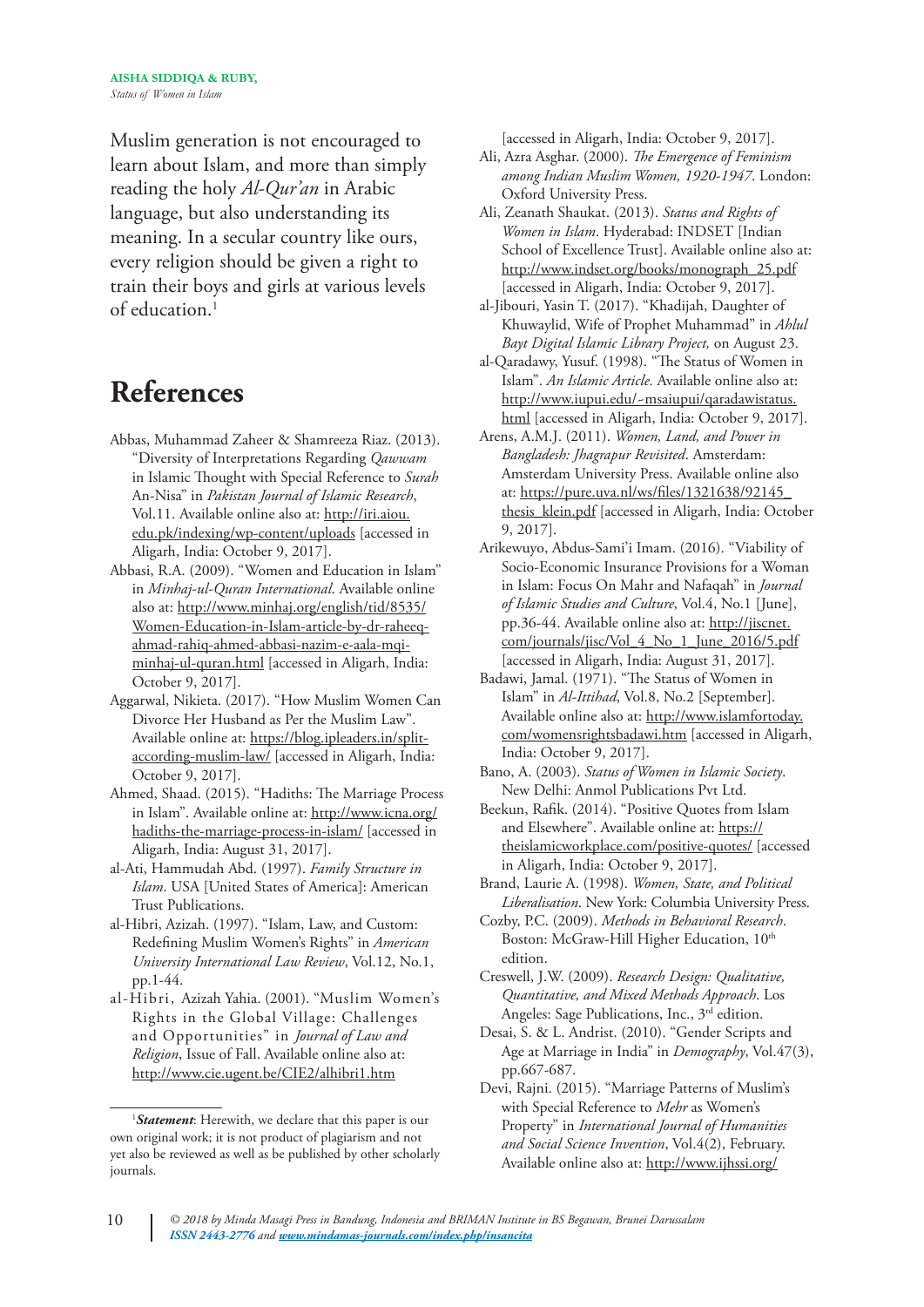papers/v4(2)/Version-3/I0423062071.pdf [accessed in Aligarh, India: October 9, 2017].

Dhorat, Khalid. (1996). "The Rights of Children in Islam". *Unpublished Master Thesis*. South Africa: Islamic Studies, Faculty of Arts, Rand African University of South Africa. Available online also at: file:///C:/Users/acer/Downloads/PDF%20 Document.pdf [accessed in Aligarh, India: October 9, 2017].].

El-Hadary, Tariq Hassan. (2008). "Equivalence and Translatability of Qur'änic Discourse A Comparative and Analytical Evaluation". *Unpublished Ph.D. Thesis*. United Kingdom: School of Modern Languages and Cultures, University of Leeds. Available online also at: http://etheses. whiterose.ac.uk/5363/1/494112.pdf [accessed in Aligarh, India: October 9, 2017].

Elsaman, Radwa S. & Mohamed A. Arafa. (2012). "The Rights of the Elderly in the Arab Middle East: Islamic Theory Versus Arabic Practice" in *Marquette Elder's Advisor*, Vol.14, Iss.1. Available online also at: http://scholarship.law.marquette.edu/cgi/viewcontent [accessed in Aligarh, India: October 9, 2017].

Ennaji, Moha & Fatima Sadiq. (2011). *Gender and Violence in the Middle East.* London: Routledge.

Farooq, Umer. (2013). "Rights of Parents in Islam". Available online at: http://www.msit.no/home/wpcontent/uploads/2013/07/Rights of Parents in Islam. pdf [accessed in Aligarh, India: October 9, 2017].

Galloway, Sonia D. (2014). "The Impact of Islam as a Religion and Muslim Women on Gender Equality: A Phenomenological Research Study". *Unpublished Doctoral Dissertation*. USA [United States of America]: Graduate School of Humanities and Social Sciences, Nova Southeastern University. Available online also at: http://nsuworks.nova. edu/shss\_dcar\_etd/14 [accessed in Aligarh, India: October 9, 2017].

Gil'adi, A. (1992). *Children of Islam: Concepts of Childhood in Medieval Muslim Society.* Oxford: MacMillan.

Hajjar, Lisa. (2004). "Religion, State Power, and Domestic Violence in Muslim Societies: A Framework for Comparative Analysis" in *Law and Social Inquiry,* Vol.29(1), pp.1-38.

Harris, Judith Rich. (2009). *The Nurture Assumption: Why Children Turn Out the Way They Do*. New York: Free Press, revised and updated. Available online also at: http://emilkirkegaard.dk/en/wp-content/ uploads/The-Nurture-Assumption-Why-Children-Turn-Out-the-Way [accessed in Aligarh, India: August 31, 2017].

Hays, Jeffrey. (2008). "Families and Gender Roles in India". Available online at: http://factsanddetails. com/india/People\_and\_Life/sub7\_3d/entry-4174. html [accessed in Aligarh, India: August 31, 2017].

- Imam, Ayesha M., Mufuliat Fijabi & Hurera Akilu-Atta. (2005). *Women's Rights in Muslim laws: A Resource Document*. Lagos, Nigeria: BAOBAB for Women's Human Rights. Available online also at: http://www.weldd.org/sites/default/files/Women's [accessed in Aligarh, India: August 31, 2017].
- Jain, Sushila. (1988). "The Process of Modernisation in India and the Status of Muslim Women" in Sushila Jain [ed]. *Status of Women.* Jaipur: Printwell Publishers.
- Kamarudin, Zaleha. (1993). "A Comparative Study of Divorce among Muslims and Non-Muslims in Malaysia with Special Reference to the Federal Territory of Kuala Lumpur". *Unpublished Ph.D. Thesis*. London: University of London. Available onlina also at: http://discovery.ucl. ac.uk/1317888/1/296224.pdf [accessed in Aligarh, India: August 31, 2017].
- Khan, Hafiza Nilofar. (2008). "Treatment of a Wife's Body in the Fiction of Indian Sub-Continental Muslim Women Writers". *Unpublished Ph.D. Dissertation*, No.1145. Available online also at: http://aquila.usm.edu/dissertations/1145 [accessed in Aligarh, India: August 31, 2017].
- Kounsar, Asma. (2017). "Economic Rights of Women in Islam: Some Reflections" in *IJIMS: International Journal of Interdisciplinary and Multidisciplinary Studies*, Vol.4, No.2, pp.37-43. Available online also at: http://www.ijims.com/uploads/31ecd630b13d 87220d6e7Asma.pdf [accessed in Aligarh, India: August 31, 2017].
- Lings, Martin. (1983). *Muhammad: His Life Based on the Earliest Sources*. New York: Inner Traditions Internationalist.
- Mallik, Iqubal. (2008). *Women in Islam*. New Delhi: Cyber Tech Publications.
- Maududi, S. Abul A'la. (1983). *The Meaning of the Qur'an*, Volume 1. Lahore: Islamic Publications, translated by Ch. Muhammad Akbar and edited by A.A. Kamal.
- Maududi, S. Abul A'la. (2009). *The Rights and Duties of Spouses*. New Delhi: Markazi Maktaba Islami Publishers. Available online also at: http://www. islamicstudies.info/literature/Rights\_of\_Spouses. htm [accessed in Aligarh, India: August 31, 2017].
- Mohammadi, Fatemeh, Mohammad Sadegh Amirkhanloo & Fatemeh Mohammadi. (2013). "A Comparative Study of the *Iddah* (Waiting Period) in Iran Jurisprudence and the Laws of Other Countries" in *International Research Journal of Applied and Basic Sciences*, Vol.6(2), pp.236-240. Available online also at: http://www.irjabs.com/ files\_site/paperlist/r\_1676\_131014110236.pdf [accessed in Aligarh, India: August 31, 2017].
- Monger, George P. (2004). *Marriage Customs of the World: From Henna to Honeymoons*. Santa Barbara,